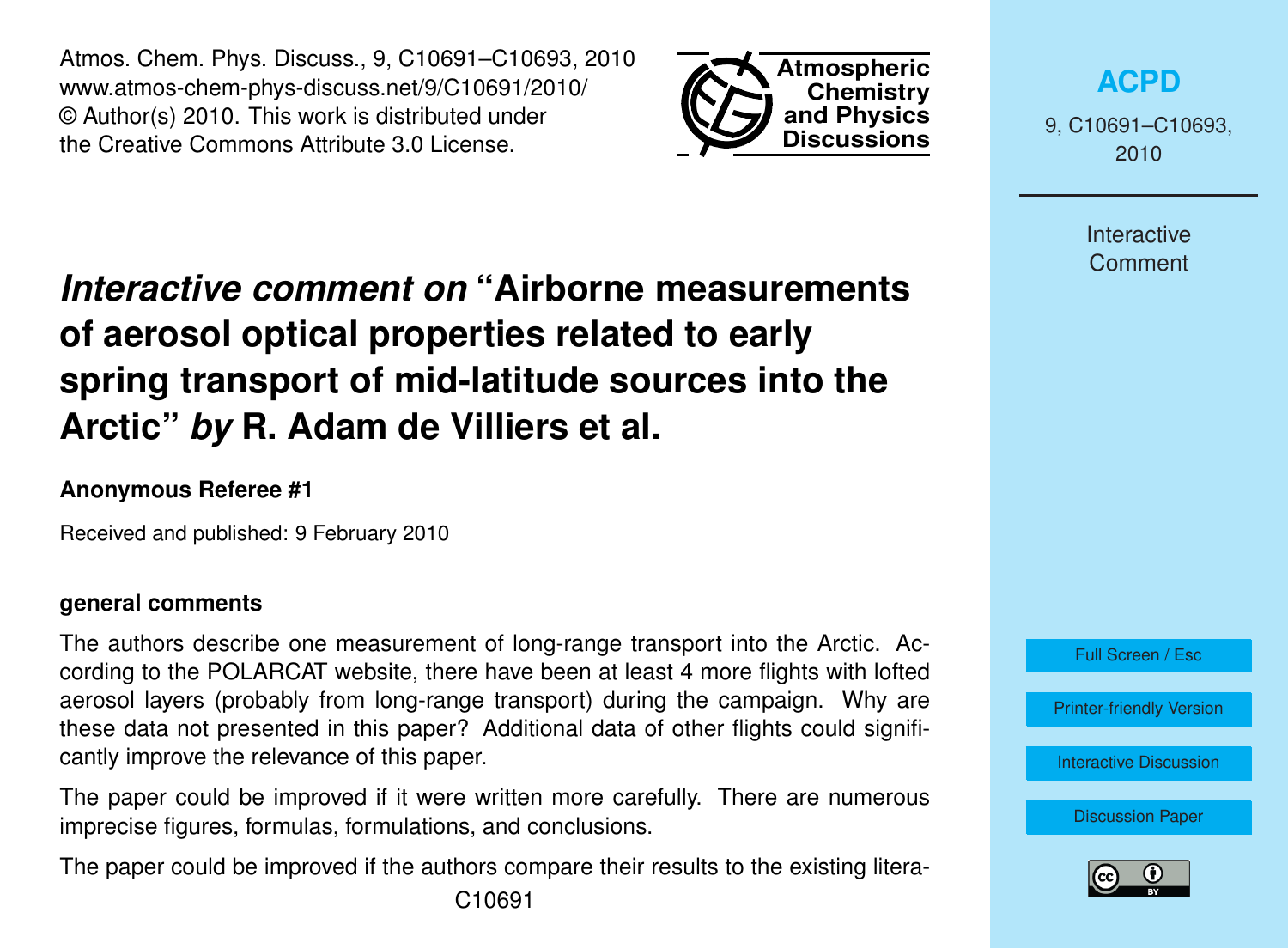ture concerning long-range transport of aerosols and concerning the optical properties of different aerosol types.

#### **specific comments**

There is no general information on the measurement campaign. Instead, the authors cite a paper 'in preparation'. This is not acceptable.

The authors use the so called pseudo color ratio for the description of the size of the aerosol particles in different layers. This quantity is not suitable for this purpose because it depends not only on the particle size but also on the aerosol amount and on height. Due to the use of this unusual quantity, the results of this paper are not comparable to the results of any other lidar observation. The definition of this pseudo color ratio is even different from the definition of the attenuated color ratio that is obtained from the CALIPSO standard retrievals. The authors must show profiles of the color ratio (as defined in equation 8).

The derived depolarization profiles are doubtful. Freudenthaler et al. [2009] present a detailed analysis of systematic errors of depolarization ratio measurements. The authors should first discuss the influence of all possible error sources on their measurements. The Rayleigh depolarization ratio of 1.5% cannot be applied if narrow interference filters are implemented in the lidar. Unfortunately, this paper provides no information about the filters. The depolarization profiles in Figure 5 are smaller than the assumed value for molecular scattering in the range above 3.5 km height. Depolarization values below the molecular value can be observed only in optically thick layers of spherical scatterers (e.g., water clouds). According to Figure 3, there were no such layers.

I am wondering why the CALIPSO team and its data center are not mentioned in the acknowledgements.

#### **technical corrections**

**[ACPD](http://www.atmos-chem-phys-discuss.net)**

9, C10691–C10693, 2010

> Interactive **Comment**

Full Screen / Esc

[Printer-friendly Version](http://www.atmos-chem-phys-discuss.net/9/C10691/2010/acpd-9-C10691-2010-print.pdf)

[Interactive Discussion](http://www.atmos-chem-phys-discuss.net/9/27791/2009/acpd-9-27791-2009-discussion.html)

[Discussion Paper](http://www.atmos-chem-phys-discuss.net/9/27791/2009/acpd-9-27791-2009.pdf)